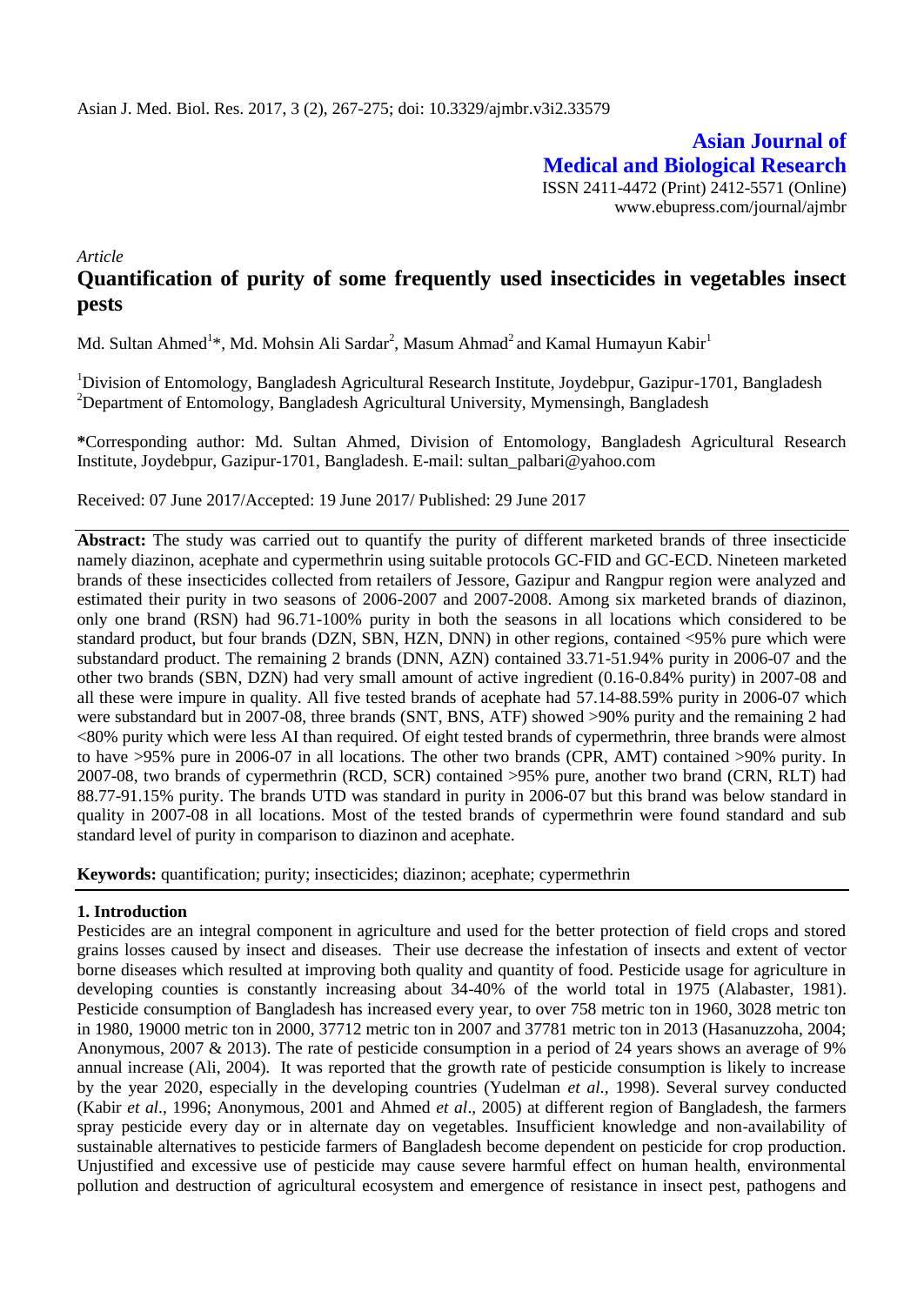Asian J. Med. Biol. Res. **2017**, 3 (2)

weeds (Handa and Walia, 1996). It was noted in the country report produced by FAO (2011) the regulatory scheme for pesticide registration is systematic. But in practice, there are gaps between policies and implementation. Lack of trained manpower and lab facilities does not allow proper monitoring. In most of the cases specification and prescription of marketed pesticides may differ from those registered (Aziz, 2006). So, concern on the purity in respect of active ingredient of the marketed brands of pesticides is therefore likely key factor for repeated use of pesticides in vegetables. It is reported that less amount of active ingredient in the formulated pesticides, they do not work against insect pests and the farmers use more pesticide for better result (Kabir *et al.,* 2008). It was assumed that impurity or adulteration of pesticide might be one of the major causes of extensive use of pesticide in Bangladesh. In this perspective, it has become important to analyze the marketed brands of insecticide for their purity quantification and to ensure the actual amount of active ingredient that required.

## **2. Materials and Methods**

The research works were carried out on testing purity of three commonly used insecticides in Pesticide Analytical Laboratory, Division of Entomology, Bangladesh Agricultural Research Institute (BARI), Gazipur. The samples were collected from markets of Jessore, Rangpur and Gazipur districts during 2006-07 and 2007- 08 seasons.

## **2.1. Materials used in insecticide analysis**

## **Tested insecticides**

There were three insecticides like diazinon, acephate and cypermethrin, the first two insecticides belonging to organophosphorus class and the last one of pyrethroid class, all being EC formulation except acephate of soluble powder (SP), showing below their baseline information.

## **Diazinon 60EC**

Common name: Diazinon (Anonymous, 2000)

Chemical abstract name: *O,O*-diethyl *O*-[6-methyl-2-(1-methylethyl)-4-pyrimidinyl] phosphorothioate) Molecular formula:  $C_{12}H_{21}N_2O_3PS$ , Mol. wt.304.3

Available tested brands: AZN, RSN, HZN, DZN, DNN, SBN.

Mode of action: Non-systemic insecticide and acaricide with contact, stomach and respiratory action.

## **Acephate 75SP**

Common name: Acephate (Anonymous, 2000)

Chemical abstract name: *N*-[methoxy (methylthion) phosphinoyl]acetamide)

Molecular formula: C<sub>4</sub>H<sub>10</sub>NO<sub>3</sub>PS, Mol. wt. 183.2

Available tested brands: ATF, TDT, SNT, BNS, LNR.

Mode of action: Systemic insecticide. Of moderate persistence, with residual activity lasting 10-21 days.

Cypermethrin 10EC

Common name: Cypermethrin (Anonymous, 2000)

Chemical abstract name: cyano(3-phenoxyphenyl) methyl 3-(2,2-dichloroethenyl)-2,2 dimethyl=cyclopropanecarboxylate)

Molecular formula:  $C_{22}H_{19}Cl_2NO_3$ , Mol. wt. 416.3

Available tested brands: CMB, RCD, CMR, UTD, RLT, CRN, SCR, AMT, CPR.

Mode of action: Non-systemic insecticide with contact and stomach action. Also exhibits anti feeding action. Good residual activity on treated plants.

**Chemicals**: Methanol, Acetone, n-hexane, Acetonitrile and Insecticide standard.

**Glass wares:** Conical flask, Beaker, Pipette, Syringe and Vials with septum.

**Others:** Scissors, Spatula, Knife, Chopping board, PTFE filter, Forceps, Zipper bag, Zip Stick, Teflon stopcock, Aluminium foil, Para film, etc.

## **2.2. Analytical device used in insecticide analysis**

Gas Chromatograph-2010, Auto injector AOC 20i, Ultrasonic bath, Refrigerator  $(-20^{\circ}C)$ , Ultra pure water distillation with deionizer and reservoir, Vortex mixture, Solvent dispenser, Micro pipette, Digital balance and Computer.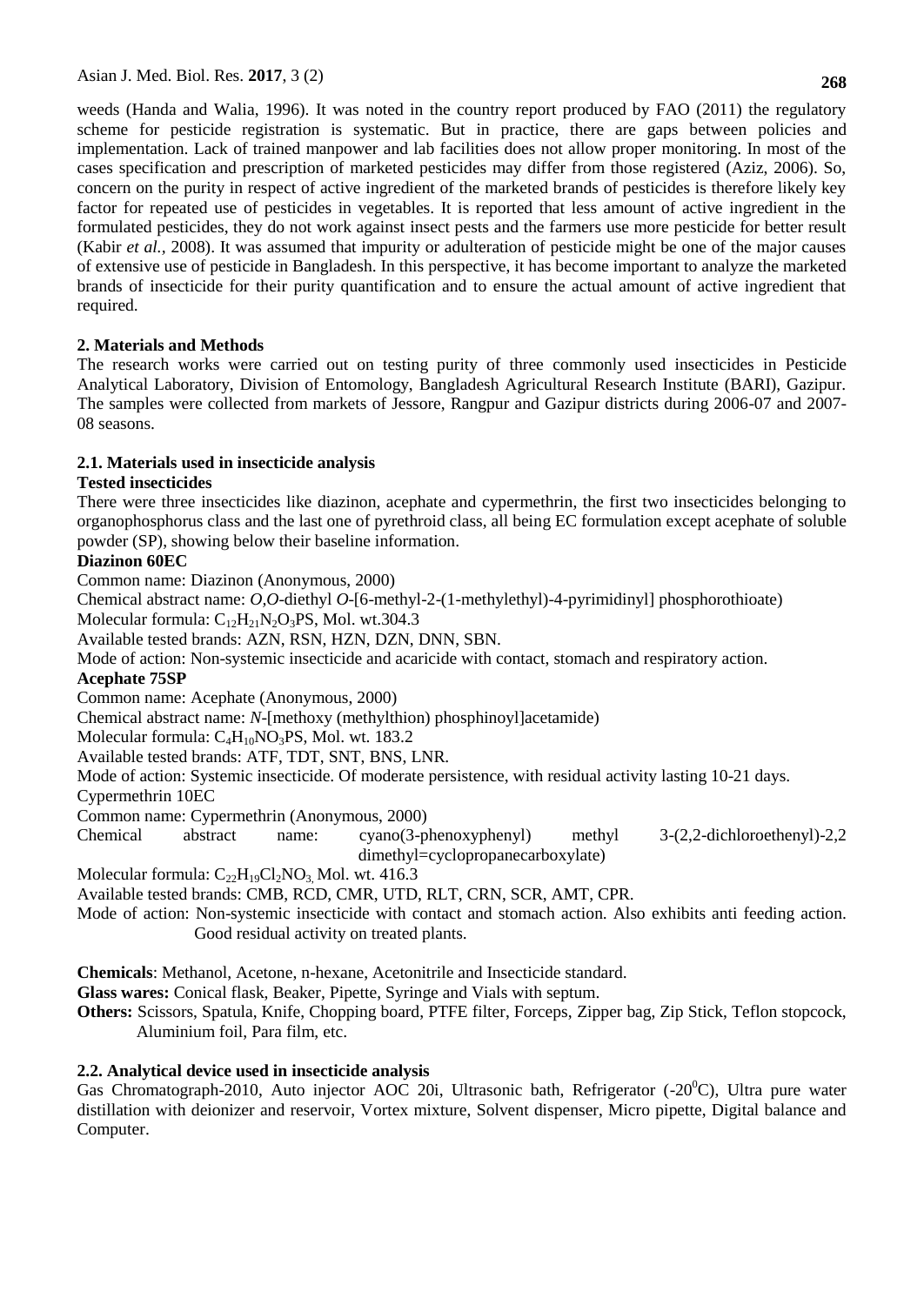#### **2.3. Testing purity of marketed insecticides**

The tested brands of three different insecticides were selected on the basis of frequency of insecticide use and demand among the farmers from survey and research reports of Jessore, Rangpur and Gazipur regions of Bangladesh (Kabir *et al*., 1996; Anonymous, 2001; Ahmed *et al*., 2005). Each formulated product either of powder or liquid was being dissolved in the respective solvent. The solvents were selected on the basis of the criteria described by Lehotay and Mastovska (2004). The brands of diazinon and cypermethrin were varied in two years but the brands of acephate were same in both the years with at least five brands in each insecticide were tested. There were nineteen brands of three insecticides showing individual batch number and expiry date but not mentioning manufacture date in all brands on the label. The purity tests were done before the expiry date of each brand of the insecticides. The solutions of different brands of marketed insecticides were prepared following the procedure compatible with the respective equipment. In case of color less liquid or powder insecticide, the known concentrations of the solutions were prepared directly. Thus known and similar concentrated solutions of each of the standard and formulated insecticides were prepared. Methods for testing of different brands with GC-FID and GC-ECD were developed by setting the instrument parameters suitable for analyzing concerned insecticide selected on the basis of peak sharpness of the chromatogram and retention time for respective compound. The carrier and makeup gas used in the instrument for analysis was helium during 2006-2007 and nitrogen was used in 2007-2008 depending upon the availability of gases. The instrument parameters of Gas Chromatography set for analysis of each group of insecticide are listed in Tables 1 and 2.

| Pesticide group | <b>Detector</b> | Solvent | Temperature                                | Carrier gas | Make up gas Injector Inj. vol. |      |      |
|-----------------|-----------------|---------|--------------------------------------------|-------------|--------------------------------|------|------|
| Diazinon        | <b>FID</b>      | Hexane  | $Column-170^{\circ}C$                      | Helium      | <b>Helium</b>                  | Auto | l ul |
|                 |                 |         | Injection port- $200^{\circ}$ C            |             |                                |      |      |
|                 |                 |         | Detector- $240^{\circ}$ C                  |             |                                |      |      |
| Acephate        | <b>FID</b>      | Hexane  | Column-180 $\degree$ C                     | Helium      | Helium                         | Auto | l µl |
|                 |                 |         | Injection port- $200^{\circ}$ C            |             |                                |      |      |
|                 |                 |         | Detector- $250^{\circ}$ C                  |             |                                |      |      |
| Cypermethrin    | <b>ECD</b>      | Hexane  | Column- $160^{\circ}$ C $(1 \text{min})$ - | Helium      | Helium                         | Auto | l µl |
|                 |                 |         | 190 °C (10 °C /min) - 240 °C               |             |                                |      |      |
|                 |                 |         | $(2^{\circ}C / min)$                       |             |                                |      |      |
|                 |                 |         | Injection port- $250^{\circ}$ C            |             |                                |      |      |
|                 |                 |         | Detector- $280^{\circ}$ C                  |             |                                |      |      |

**Table 1. The instrument parameters of GC-2010 set for analysis of different groups of insecticide during 2006-2007.**

### **Table 2. The instrument parameters of GC-2010 set for analysis of different groups of insecticide during 2007-2008.**

| <b>Detector</b> | Solvent | Temperature                         | Carrier gas | Make up gas | <b>Injector</b> | Inj. vol. |
|-----------------|---------|-------------------------------------|-------------|-------------|-----------------|-----------|
| <b>FID</b>      | Hexane  | Column-170 $\rm ^{o}C$              | Nitrogen    | Nitrogen    | Auto            | 1 μl      |
|                 |         | Injection port- $200^{\circ}$ C     |             |             |                 |           |
|                 |         | Detector- $240^{\circ}$ C           |             |             |                 |           |
| <b>FID</b>      | Hexane  | Column-140 $\degree$ C              | Nitrogen    | Nitrogen    | Auto            | $1 \mu l$ |
|                 |         | Injection port- $180^{\circ}$ C     |             |             |                 |           |
|                 |         | Detector- $220^{\circ}$ C           |             |             |                 |           |
| <b>ECD</b>      | Hexane  | Column- $160^{\circ}$ C(1min)-      | Nitrogen    | Nitrogen    | Auto            | $1 \mu l$ |
|                 |         | $190(10^{\circ}C/\text{min})$       |             |             |                 |           |
|                 |         | $270^{\circ}$ C $(2^{\circ}$ C/min) |             |             |                 |           |
|                 |         | Injection port- $280^{\circ}$ C     |             |             |                 |           |
|                 |         | Detector- $300^{\circ}$ C           |             |             |                 |           |
|                 |         |                                     |             |             |                 |           |

#### **FID: Flame Ionization Detector; ECD: Electron Capture Detector.**

After injection, data were acquired and processed by the instrument of GC-2010. Each peak of the chromatogram for formulated products was characterized by the retention time of the concerned standard solution. The similar retention time of the obtained peak of standard solution and the tested brands solution assured the presence of AI (active ingredient) in the tested brands. The actual amount of AI present in different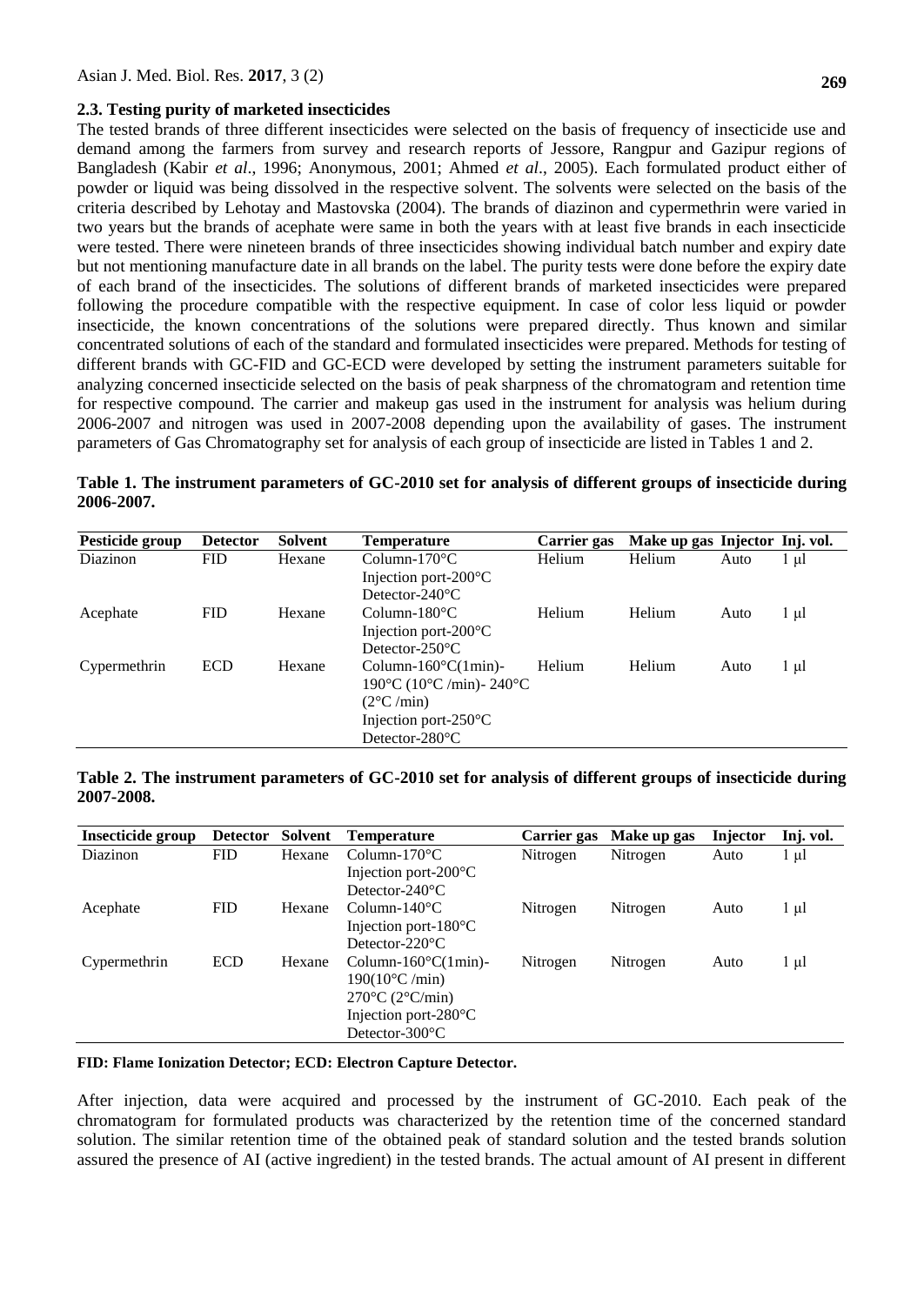marketed brands and the purity percentage was determined by comparing it with the amount of AI actually required in the concerned insecticide using the following formula.

 Actual amount of AI present in the insecticide Purity (%) = ---------------------------------------------------------- **×** 100 Amount of AI recommended/required

### **3. Results**

The results of this investigation were the purity test of three prevalently used insecticides from local markets of three regions viz., Jessore, Rangpur and Gazipur under different brands. The results were obtained on the chromatograms in tabular form based on the quantification of active ingredient (AI) of the insecticides. Only one chromatogram of standard solution of tested insecticides and one chromatogram of marketed brand of each insecticide are shown in Figure 1 to Figure 6. In this way the results of other marketed brands were also made by in-built GC-2010 software. The lowest detection limit of diazinon and acephate was 0.01 mgkg<sup>-1</sup> and 0.02 mgkg $^{-1}$  in GC-FID and cypermethrin, it was 0.02 mgkg $^{-1}$  in GC-ECD.

#### **3.1. Diazinon**

Five different brands of diazinon from each location as Jessore, Rangpur and Gazipur region were tested with GC-FID to estimate their purity during 2006-07 and 2007-08 seasons. The standard of diazinon and the marketed brands showed similar retention time in Figure 1 and 2. The purity percentages of different marketed brands of diazinon are presented in the Tables 3 and 4.

### **Table 3. The percentages of active ingredient and purity of marketed brands of diazinon 60EC collected from different locations during 2006-07.**

| <b>Diazinon</b><br><b>brands</b> |         | Amount of AI present $(\% )$ at different<br><b>locations</b> |         | Purity (%) at different locations |                |         |  |
|----------------------------------|---------|---------------------------------------------------------------|---------|-----------------------------------|----------------|---------|--|
| (Code no.)                       | Gazipur | <b>Jessore</b>                                                | Rangpur | Gazipur                           | <b>Jessore</b> | Rangpur |  |
| <b>RSN</b>                       | 58.141  | 58.052                                                        | 58.062  | 96.862                            | 96.714         | 96.731  |  |
| <b>DZN</b>                       | 41.577  | 41.754                                                        | 41.507  | 69.267                            | 69.562         | 69.150  |  |
| <b>SBN</b>                       | 36.072  | 36.189                                                        | 35.858  | 60.095                            | 60.290         | 59.739  |  |
| <b>AZN</b>                       | 30.757  | 31.011                                                        | 31.179  | 51.056                            | 51.664         | 51.944  |  |
| <b>DNN</b>                       | 20.235  | 20.458                                                        | 20.404  | 33.711                            | 34.083         | 33.993  |  |

**Table 4. The percentages of active ingredient and purity of marketed brands of diazinon 60EC collected from different locations during 2007-08.**

| <b>Diazinon</b> |         | Amount of AI present $(\% )$ at different |         | Purity (%) at different locations |                |         |  |
|-----------------|---------|-------------------------------------------|---------|-----------------------------------|----------------|---------|--|
| <b>brands</b>   |         | <b>locations</b>                          |         |                                   |                |         |  |
| (Code no.)      | Gazipur | <b>Jessore</b>                            | Rangpur | Gazipur                           | <b>Jessore</b> | Rangpur |  |
| <b>RSN</b>      | 60.00   | 59.301                                    | 59.779  | 100.00                            | 98.795         | 99.591  |  |
| <b>HZN</b>      | 56.921  | 57.601                                    | 56.360  | 94.830                            | 95.963         | 93.895  |  |
| <b>DNN</b>      | 54.247  | 54.522                                    | 54.571  | 90.375                            | 90.833         | 90.915  |  |
| <b>DZN</b>      | 0.502   | 0.475                                     | 0.468   | 0.836                             | 0.791          | 0.779   |  |
| <b>SBN</b>      | 0.095   | 0.100                                     | 0.098   | 0.158                             | 0.166          | 0.163   |  |

Among 5 tasted brands of diazinon only RSN had acceptable level of purity as found >96% in all the locations in 2006-07 (Table 3). In the remaining brands the level of purity was 69.150-69.562% for DZN, 59.739- 60.290% for SBN, 51.056-51.944% for AZN and 33.711-34.083% for DNN. All these four brands were considered impure and substandard. During 2007-08, the purity level of first three brands of diazinon was higher (Table 4) than in 2006-07. Purity of two brands (RSN and HZN) ranged 93.895-100%. This could be considered as acceptable level. The brand DNN showed 90.375-90.915% purity which was substandard. The brands DZN and SBN had almost no active material counting only 0.095-0.502% AI. Their purity ranged from 0.158 to 0.836%. These results are unacceptable in contest of required AI presence.

#### **3.2. Acephate**

Five marketed brands of acephate from each location viz., Gazipur, Rangpur and Jessore region were tested with GC-FID to estimate their purity during 2006-07 and 2007-08 seasons. The retention time (RT) for the standard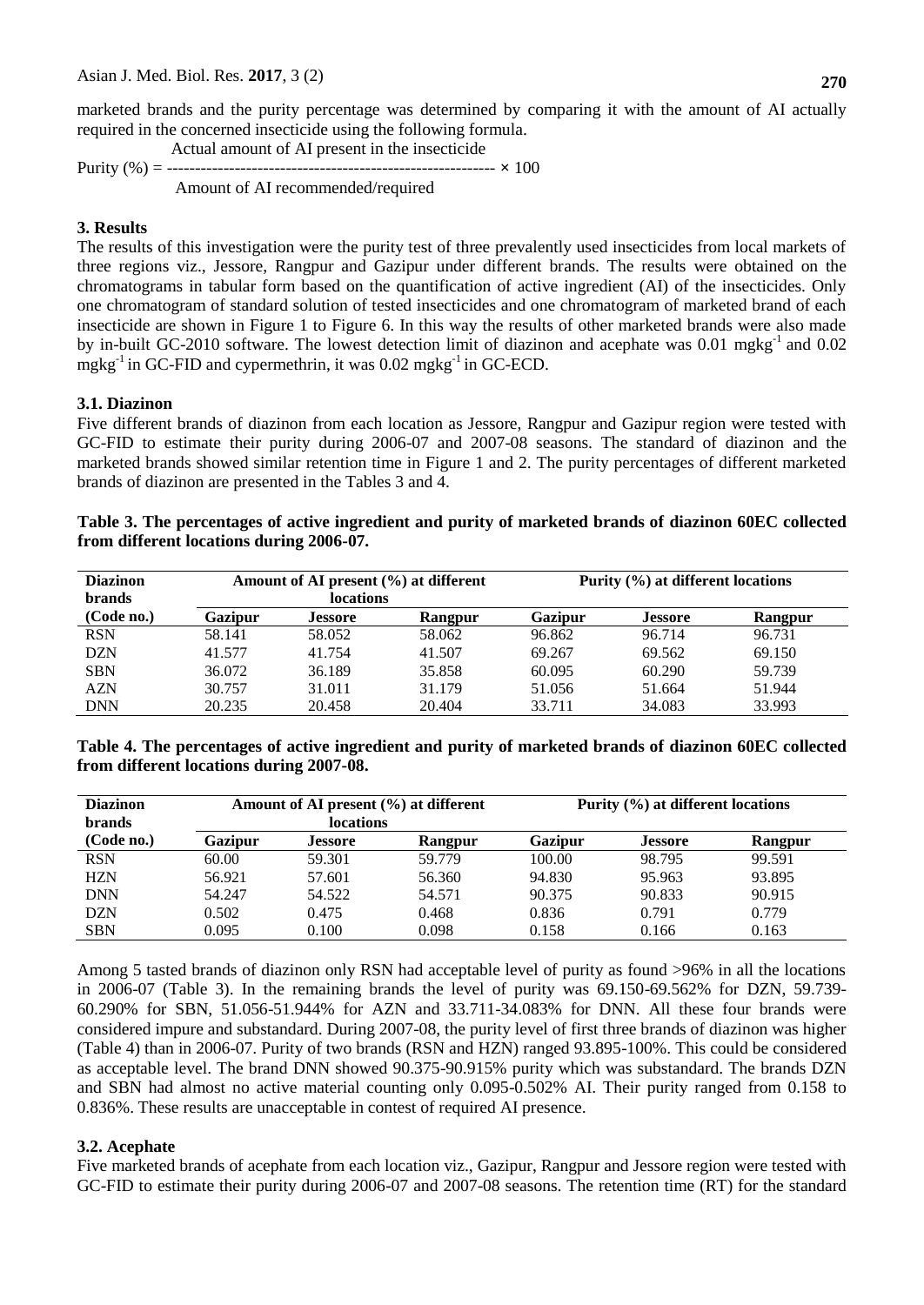| Table 5. The percentages of active ingredient and purity of marketed brands of acephate 75SP collected |  |  |  |
|--------------------------------------------------------------------------------------------------------|--|--|--|
| from different locations during 2006-07.                                                               |  |  |  |

| Acephate<br><b>brands</b> |         | <b>locations</b> | Amount of AI present $(\% )$ at different | Purity $(\% )$ at different locations |                |         |  |
|---------------------------|---------|------------------|-------------------------------------------|---------------------------------------|----------------|---------|--|
| (Code no.)                | Gazipur | <b>Jessore</b>   | Rangpur                                   | <b>Gazipur</b>                        | <b>Jessore</b> | Rangpur |  |
| <b>ATF</b>                | 66.449  | 66.409           | 66.461                                    | 88.598                                | 88.523         | 88.592  |  |
| <b>BNS</b>                | 46.564  | 42.935           | 45.263                                    | 62.069                                | 57.232         | 60.335  |  |
| <b>LNR</b>                | 43.329  | 45.061           | 42.866                                    | 57.772                                | 60.066         | 57.140  |  |
| <b>SNT</b>                | 51.616  | 49.628           | 49.966                                    | 68.804                                | 66.154         | 66.604  |  |
| <b>TDT</b>                | 46.564  | 45.983           | 46.928                                    | 62.069                                | 61.295         | 62.555  |  |

**Table 6. The percentages of active ingredient and purity of marketed brands of acephate 75SP collected from different locations during 2007-08.**

| Acephate<br><b>brands</b> |         | <b>locations</b> | Amount of AI present $(\% )$ at different | Purity (%) at different locations |                |         |  |
|---------------------------|---------|------------------|-------------------------------------------|-----------------------------------|----------------|---------|--|
| (Code no.)                | Gazipur | <b>Jessore</b>   | Rangpur                                   | <b>Gazipur</b>                    | <b>Jessore</b> | Rangpur |  |
| <b>ATF</b>                | 74.996  | 73.272           | 72.221                                    | 100.00                            | 97.671         | 96.270  |  |
| <b>BNS</b>                | 71.276  | 70.041           | 69.602                                    | 95.010                            | 93.364         | 92.779  |  |
| <b>LNR</b>                | 48.419  | 46.849           | 48.094                                    | 64.542                            | 62.449         | 64.109  |  |
| <b>SNT</b>                | 67.913  | 68.545           | 67.913                                    | 90.428                            | 91.370         | 90.528  |  |
| <b>TDT</b>                | 55.142  | 56.196           | 53.495                                    | 73.504                            | 74.909         | 71.308  |  |

In 2006-07, five marketed brands of acephate were tested of which only one brand (ATF) showed >80% purity (Table 5). The purity of remaining four brands (BNS, LNR, SNT and TDT) showed <70% purity in all locations. These were poor in purity and unacceptable. During 2007-08, the purity level of 5 tested brands of acephate was higher than in 2006-07. The purity of three brands (ATF, BNS and SNT) ranged from 90.428- 100% (Table 6). Among the three brands, BNS of Gazipur had 95.010% purity and ATF had also ≥ 96% purity in all locations which was acceptable. The brand BNS of two other locations had 92.779-93.364% purity while the brand of SNT had the purity ranged from 90.428-91.370%. This level of purity could be considered as substandard. The brand TDT had lower purity ranging 71.308-74.909% and LNR had purity below the purity of TDT. These two brands were contained little amount of AI that required which were also below standard.

### **3.3. Cypermethrin**

Cypermethrin brand were not available in common in the period of 2006-07 and 2007-08. Only RCD and UTD were analyzed in both the years. The three remaining brands in each year were different. The RT for the standard and formulated cypermethrin was the same as 12.58 min (Figure 5 and Figure 6). The purity percentages of the formulated brands of cypermethrin are presented in the Tables 7 and 8.

|                                                    |  |  |  |  |  |  |  | Table 7. The percentages of active ingredient and purity of marketed brands of cypermethrin 10EC |  |
|----------------------------------------------------|--|--|--|--|--|--|--|--------------------------------------------------------------------------------------------------|--|
| collected from different locations during 2006-07. |  |  |  |  |  |  |  |                                                                                                  |  |

| <b>Cypermethrin</b><br><b>brands</b> |         | <b>locations</b> | Amount of AI present $(\% )$ at different | Purity (%) at different locations |                |         |  |
|--------------------------------------|---------|------------------|-------------------------------------------|-----------------------------------|----------------|---------|--|
| (Code no.)                           | Gazipur | <b>Jessore</b>   | Rangpur                                   | <b>Gazipur</b>                    | <b>Jessore</b> | Rangpur |  |
| <b>RCD</b>                           | 9.800   | 9.887            | 9.654                                     | 98.00                             | 98.870         | 96.540  |  |
| <b>CMB</b>                           | 9.764   | 9.877            | 9.672                                     | 97.640                            | 98.770         | 96.720  |  |
| <b>UTD</b>                           | 9.438   | 9.733            | 9.783                                     | 94.380                            | 97.330         | 97.830  |  |
| <b>CPR</b>                           | 9.304   | 9.399            | 9.430                                     | 93.040                            | 93.990         | 94.300  |  |
| AMT                                  | 9.157   | 9.166            | 9.536                                     | 91.570                            | 91.660         | 95.360  |  |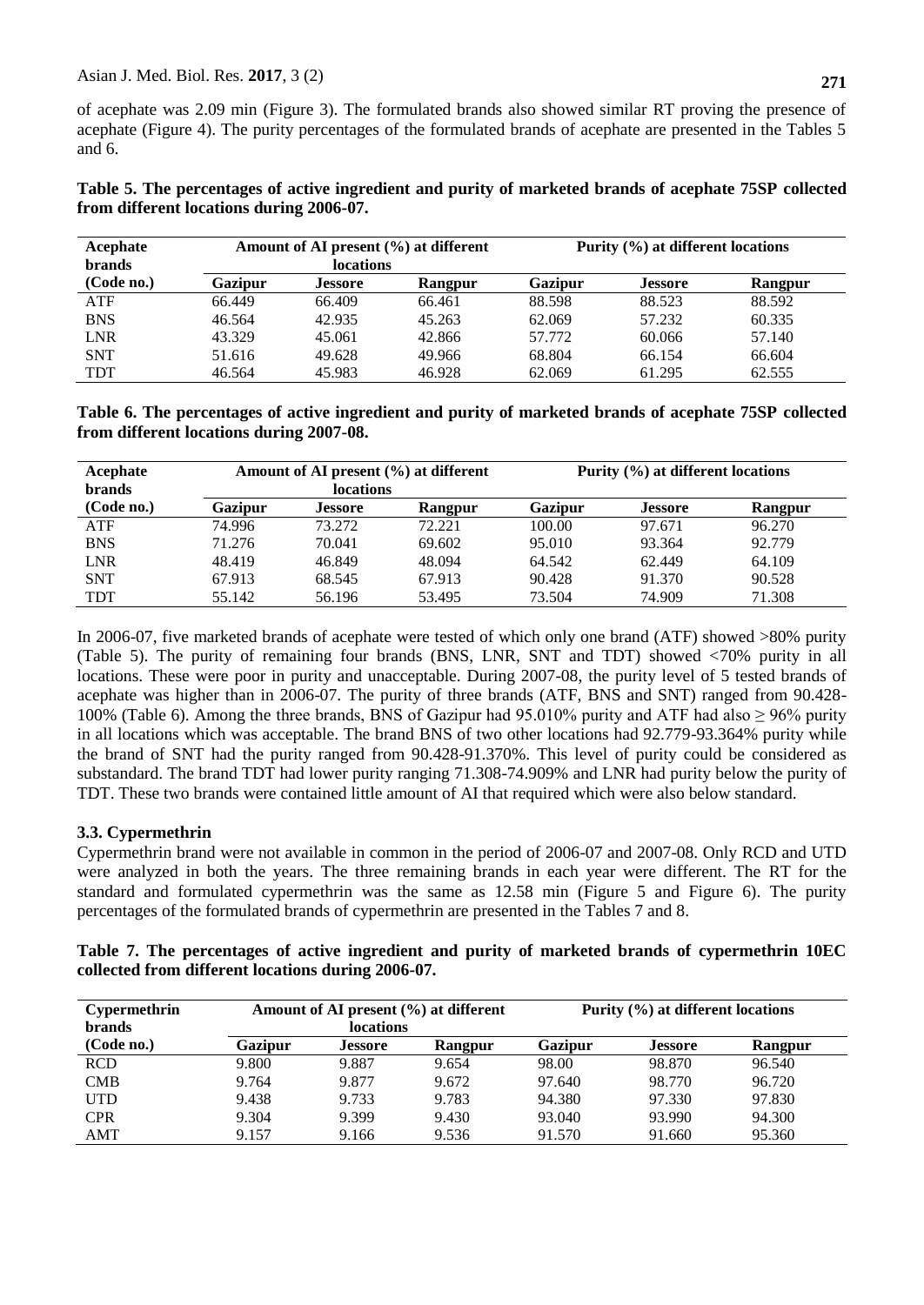| <b>Cypermethrin</b><br><b>brands</b> |         | Amount of AI present $(\% )$ at different<br><b>locations</b> |         | Purity (%) at different locations |                |         |  |
|--------------------------------------|---------|---------------------------------------------------------------|---------|-----------------------------------|----------------|---------|--|
| (Code no.)                           | Gazipur | <b>Jessore</b>                                                | Rangpur | Gazipur                           | <b>Jessore</b> | Rangpur |  |
| <b>RCD</b>                           | 10.00   | 9.976                                                         | 10.00   | 100.00                            | 99.760         | 100.00  |  |
| <b>SCR</b>                           | 9.780   | 9.709                                                         | 9.666   | 97.800                            | 97.090         | 96.660  |  |
| <b>CRN</b>                           | 9.026   | 9.115                                                         | 9.072   | 90.260                            | 91.150         | 90.720  |  |
| <b>RLT</b>                           | 8.877   | 9.004                                                         | 9.039   | 88.770                            | 90.040         | 90.390  |  |
| <b>UTD</b>                           | 7.734   | 7.839                                                         | 7.853   | 77.340                            | 78.390         | 78.530  |  |

**Table 8. The percentages of active ingredient and purity of marketed brands of cypermethrin 10EC collected from different locations during 2007-08.**

Two brands (RCD, CMB) showed is greater than 96% purity in all locations in 2006-07 and the same brand RCD and a new brand SCR also showed similar purity in 2007-08 (Tables 7 and 8). The brand RCD was reaching 100% purity in the second year in all locations. UTD also showed over ≥97% purity except one in Gazipur in the first year but this brand was having less AI and 77.34-78.53% purity in the second year which were sub-standard. Although the brand AMT of Rangpur was found to be 95.36% pure but the similar brand of two other locations had less purity. The brand CPR showed <95% purity. The brands CRN and RLT had the purity ≥ 90% excepting RLT which was collected form Gazipur having 88.77% purity in 2007-08. These two brands were also considered as substandard and impure in quality.



**Figure 1. Chromatogram of diazinon standard solution.**



**Figure 2. Chromatogram of diazinon obtained from the marketed brand of JD-DNN.**



**Figure 3. Chromatogram of acephate standard solution.**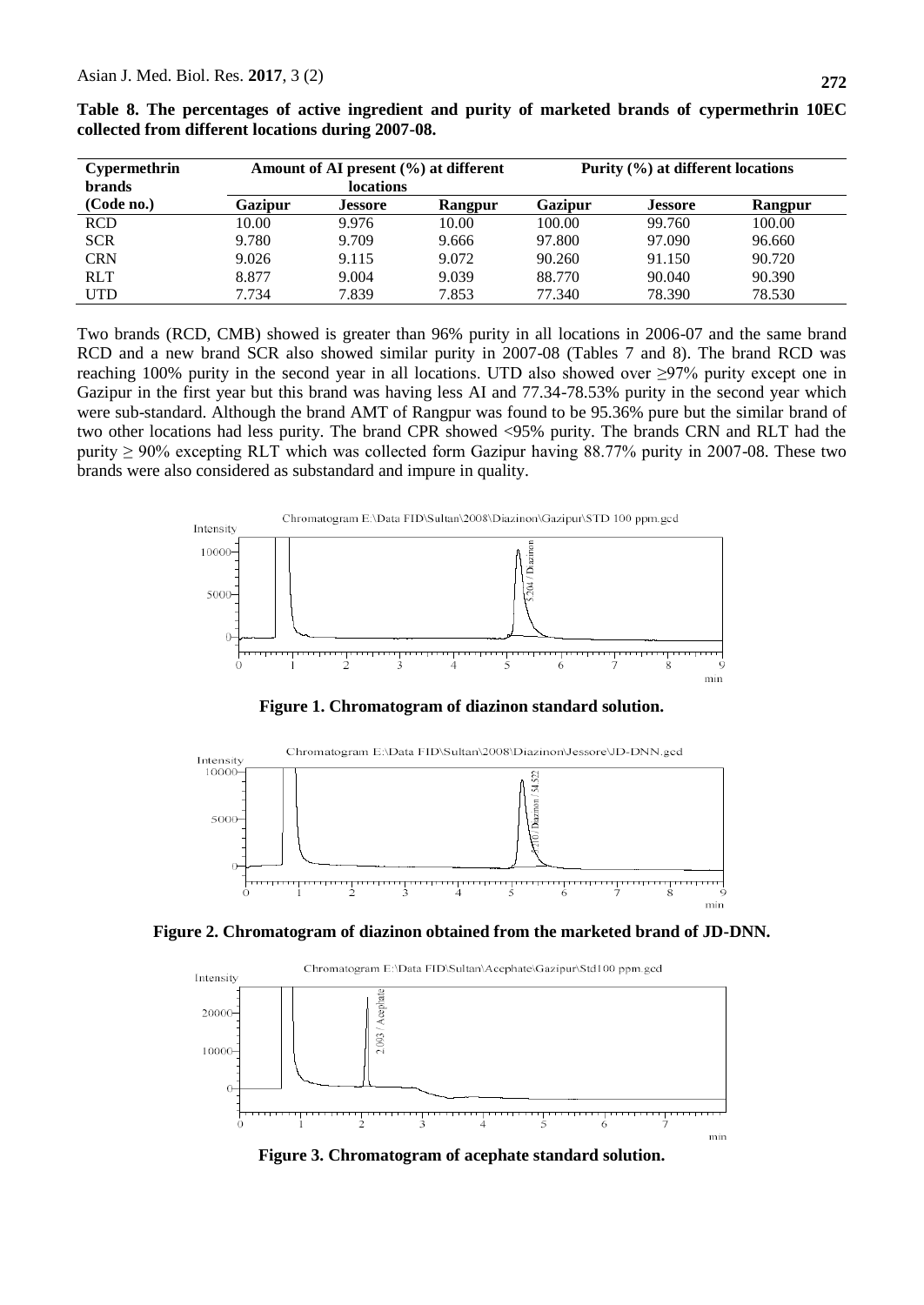

**Figure 4. Chromatogram of acephate obtained from the marketed brand of GA-ATF.**



**Figure 5. Chromatogram of cypermethrin standard solution.**



**Figure 6. Chromatogram of cypermethrin obtained from the marketed brand of GC-SCR.**

#### **4. Discussion**

The purity of different brands of tested insecticides were classified in to three categories viz., standard or acceptable level (>95%), substandard (<95-80%) and lower level or little amount (<80%) of active ingredient (AI) present in the formulated product. During 2006-07 among 5 tested brands of diazinon only RSN had acceptable level of purity (>96%) whereas the remaining four brands (DZN, SBN, AZN and DNN) had 33.71- 69.56% purity and were not acceptable. In 2007-08 the purity level of various brand of diazinon was found to be better than 2006-07. Only RSN was found ≥ 98% purity in all locations and remained acceptable level of purity. The brands HZN and DNN showed <95% purity which were as substandard. The brands DZN and SBN were very poor in purity ranging from 0.15 to 0.83% and these two products are absolutely unacceptable. The purity of acephate was at a level of almost 100% in its ATF brand particularly in 2007-08. But this brand was substandard in 2006-07. The purity of other four brands BNS, LNR, SNT and TDT were lost in all locations in both the seasons. It is possible that the wettable powder formulation of this insecticide might show more impurity for the unknown reason. However, there was possibility of making impurity with this insecticide by easily mixing other materials. In cypermethrin the brand RCD was more pure with almost required (100%) active ingredient in all locations in both the seasons. The brands UTD and CMB were standard in purity in 2006-07 but the former was below standard in quality in 2007-08. The brands CPR, AMT, CRN and RLT recorded below standard. Cypermethrin was emulsifiable concentration in formulation with more brands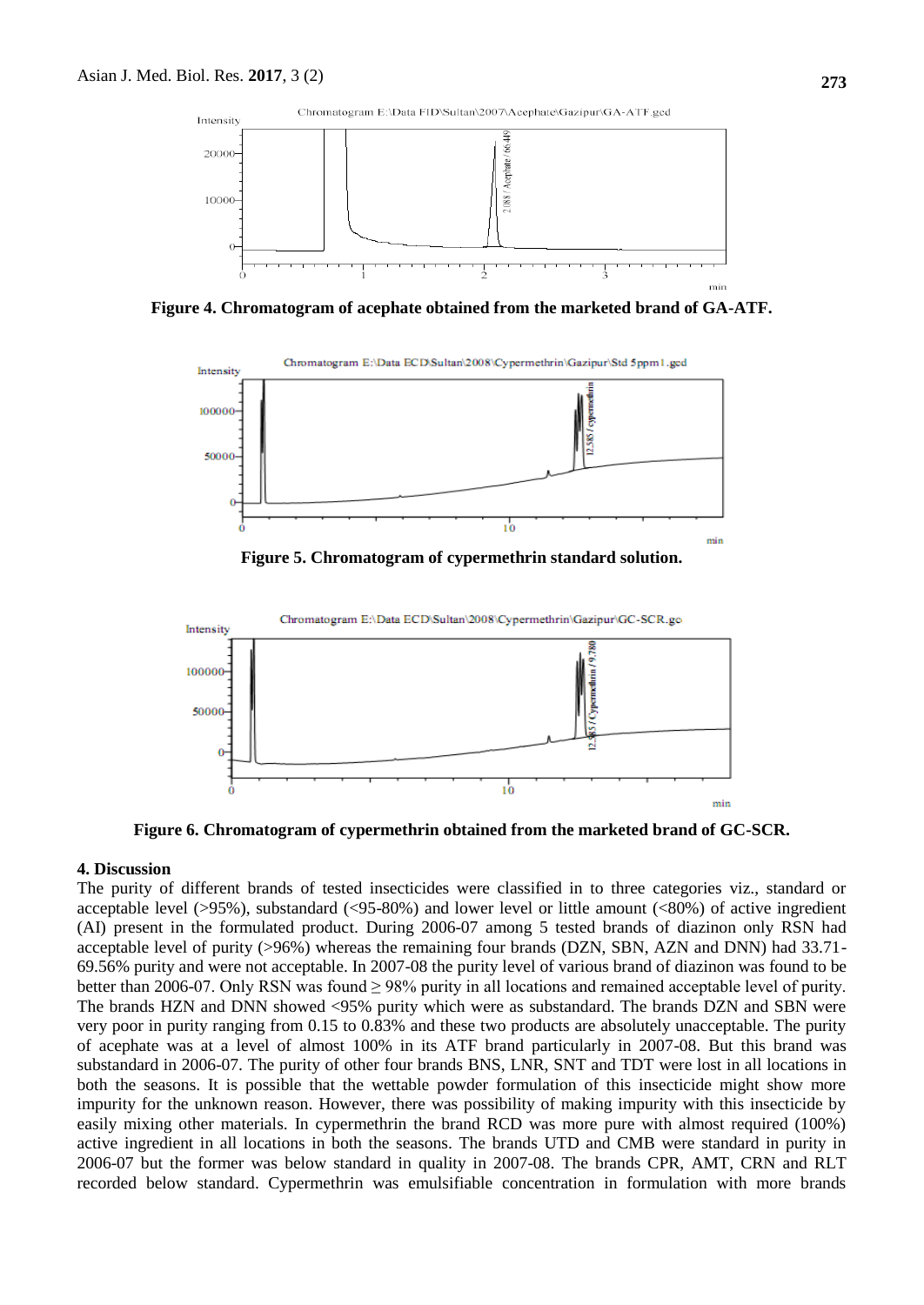showing standard and substandard level of purity as compared to other brands of insecticides of wettable powder formulation such as in acephate insecticide. Cypermethrin was more pure in quality in comparison to diazinon with emulsifiable concentration (EC) in formulation. Ahmed *et al.*, (2016) found purity ranged from 22-100% in malathion, 74.43-100% in fenitrothion and 59.32-100% in quinalphos with EC formulation which were collected from Gazipur, Rangpur and Jessore region. Kabir *et al.*, (2008) reported that three of four tested brands of cypermethrin 10EC were 100% pure and the one brand was found to have below standard with 65% purity and among five tested brands of diazinon 60EC, 3 had more than 80% purity and the rest two were <70% pure. Begum *et al.*, (2016) found that six of eight tested brands of diazinon 60EC were 100% pure and one contained 65% active ingredient and the remaining one had no AI. They also found only one of eleven tested brands of cypermethrin 10EC was pure, two had >90% purity and the remaining others had below 90% purity except one brand which contained no active ingredient. The results of the present works were similar with the works of the mentioned authors in Bangladesh. So, adulteration, transportation and inadequate storage facilities (presence of light, temperature, humidity, etc.) might be the probable cause of different degrees of purity of marketed insecticides.

#### **5. Conclusions**

The results of three different groups of insecticides with nineteen marketed brands found variations in purity. Five of eight tested brands of cypermethrin, two of five tested brands of acephate and one of six tested brands of diazinon were showed standard level (>90%) of purity. Most of the brands of diazinon and acephate were found at substandard level (< 90%) of purity. Some brands of diazinon had lower level of purity which contained less than 50% purity. These levels are below standard and quite unacceptable.

#### **Conflict of interest**

None to declare.

#### **References**

- Ahmed MS, MA Sardar, MA Haque and KH Kabir, 2005. A survey on the pattern of insecticidal usage for the protection of brinjal (*Solanum melongena)* from the attack of insect pests in Jessore. Bangladesh J. Zool., 33: 57-63.
- Ahmed MS, MA Sardar, M Ahmad and KH Kabir, 2016. Testing purity of commonly used marketed insecticides collected from different regions of Bangladesh. Asian J. Med. Biol. Res., 2: 616-623.
- Alabaster JS, 1981. Review of the state of aquatic pollution of East African inland water. CIFA Occas, pap. 9: 35p.
- Ali MMMS, 2004. Pesticide uses and food safety. "The Independent" January 30 issue, p. 10.
- Anonymous, 2000. The pesticide manual. In: CDS Tomlin (ed.). British Crop Protection Council (BCPC), UK, pp. 3-414.
- Anonymous, 2001. Coordinated research on insecticide residue and resistance in major vegetables grown in Bangladesh. Report on Contact Research Project, BARC, BARI, Joydebpur, Gazipur, 102 p.
- Anonymous, 2007. Bangladesh Crop Protection Association Sales report 2007, Dhaka, Bangladesh.
- Anonymous, 2013. Bangladesh Crop Protection Association Sales report 2007, Dhaka, Bangladesh.
- Aziz, M A. 2006. Country reports -Bangladesh, Proceedings of the Asia regional workshop on the implementation, monitoring and observance of the International Code, FAO Corporate Document Repository, pp. 1-8.
- Begum A, WM Akon, MS Ahmed and SN Alam, 2016. Purity analysis of nine pesticides collected from eight locations in Bangladesh. Bangladesh J. Agril. Res., 41: 685-694.
- FAO, 2011. 5<sup>th</sup> FAO/ WHO joint meeting on pesticide management report. 2011. Rome pp. 5-38.
- Hunda SK and Walia, 1996. Pesticide residue and its implication in integrated pest management, IPM system in agriculture Vol. 1 Principles and perspectives, pp. 62-94.
- Hasanuzzoha, 2004. Environment friendly use of pesticides in field crop protection in Bangladesh and pre/post safety measures for farmers, Ph.D. Thesis. IPM Laboratory, Institute of Biological Sciences, University of Rajshahi, Bangladesh, pp. 366.
- Kabir KH, ME Baksh, FMA Rouf, MA Karim and A Ahmed, 1996. Insecticide usage pattern on vegetable at farmer level of Jessore region in Bangladesh: A Survey Finding. Bangladesh J. Agril. Res., 20: 241-254.
- Kabir KH, MA. Rahman, MS Ahmed, MDH Prodhan and MW Akon, 2008. Quantitative analysis of some common insecticides used against vegetable insect pests. Bangladesh J. Agriculturist., 1: 259-264.